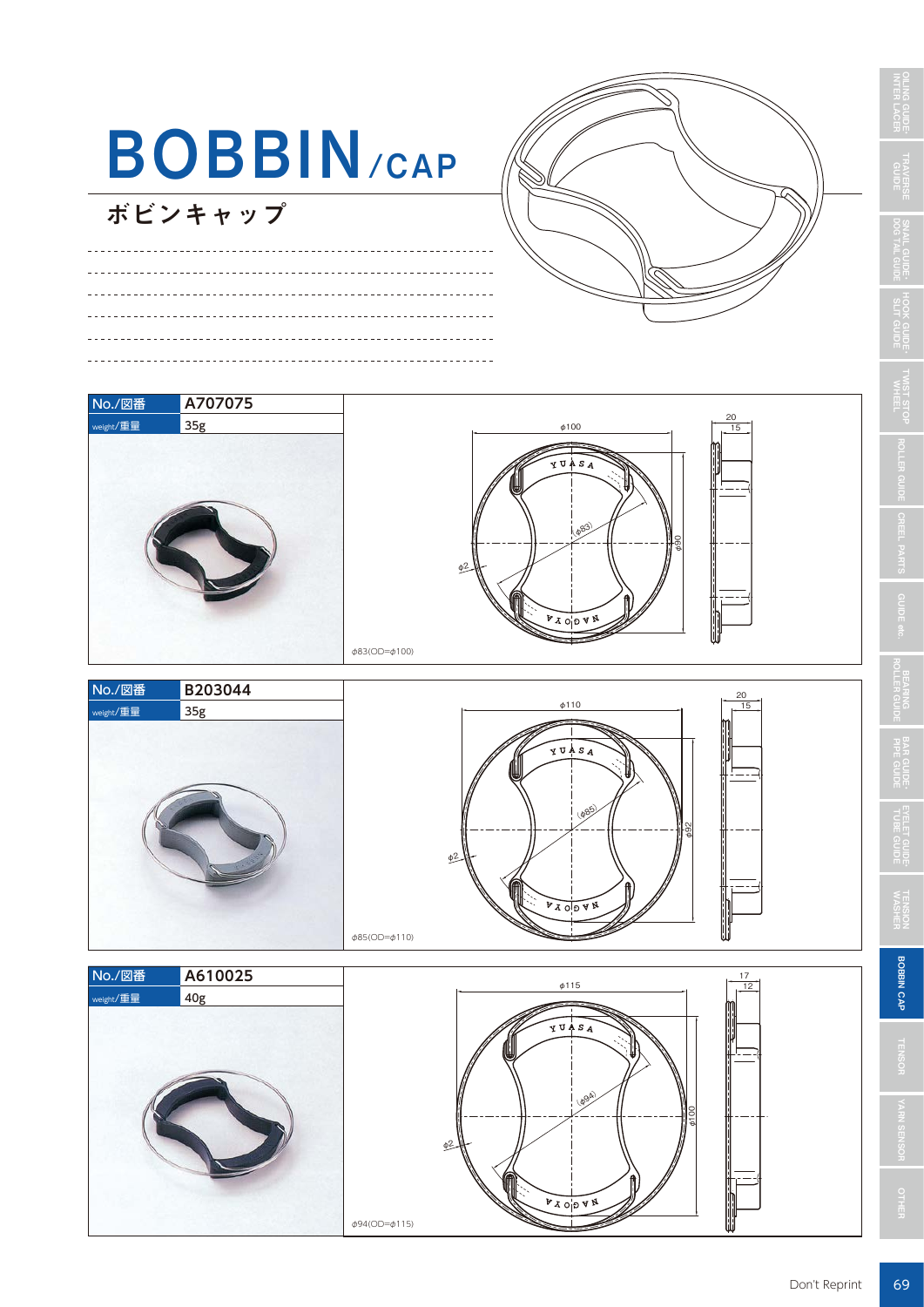### BOBBIN CAP ボビンキャップ







φ140(OD=φ177)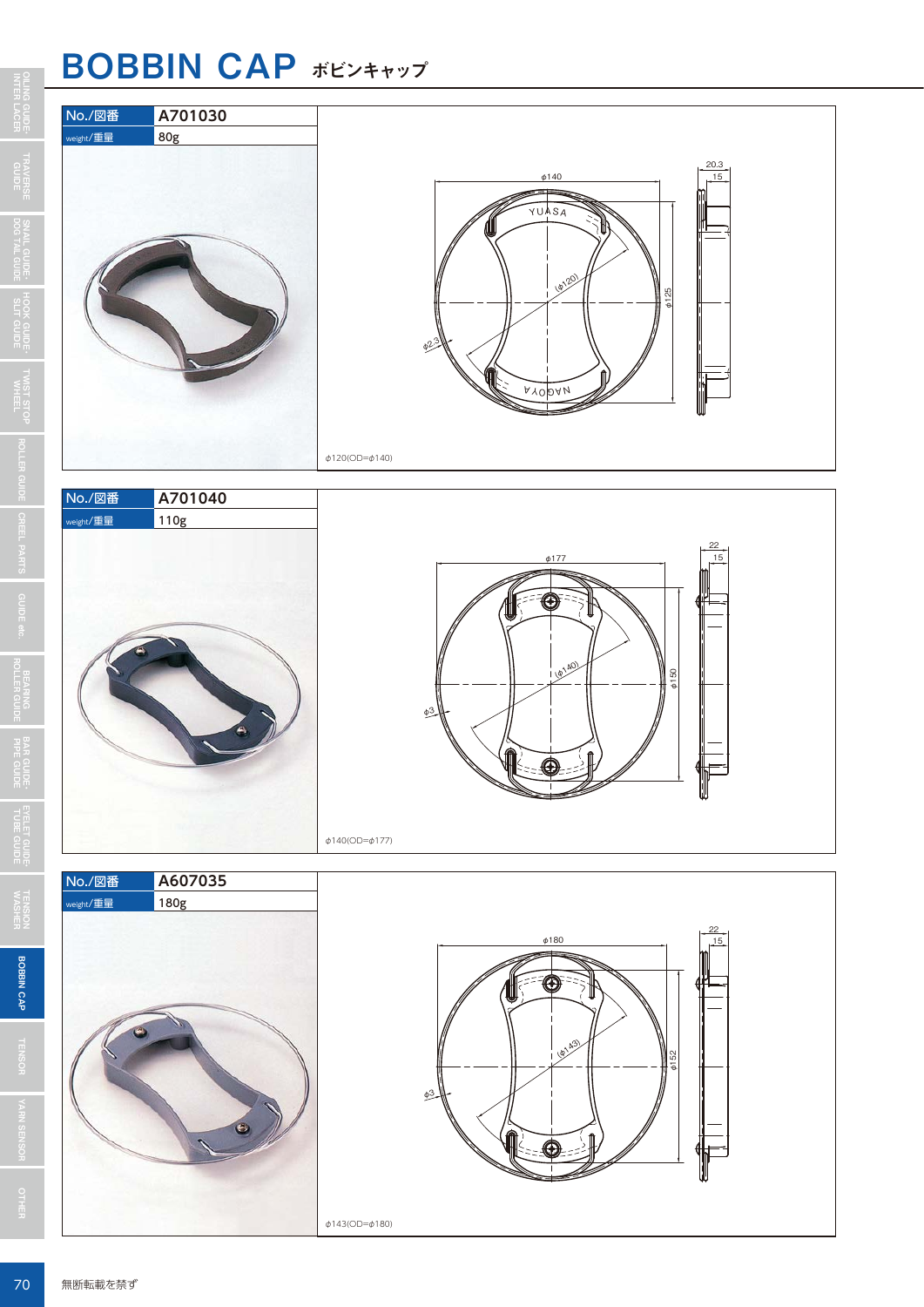

 $^{\circ}_{\infty}$ 28~33

 $31$  6

E



スラブキャッチャー

<u>. . . . . . . . . . . . . . . . . . .</u>

No./図番 **A009061** nt/重量 35g

C

 $\sim$ 



OTHER

**TENSION**<br>WASHEF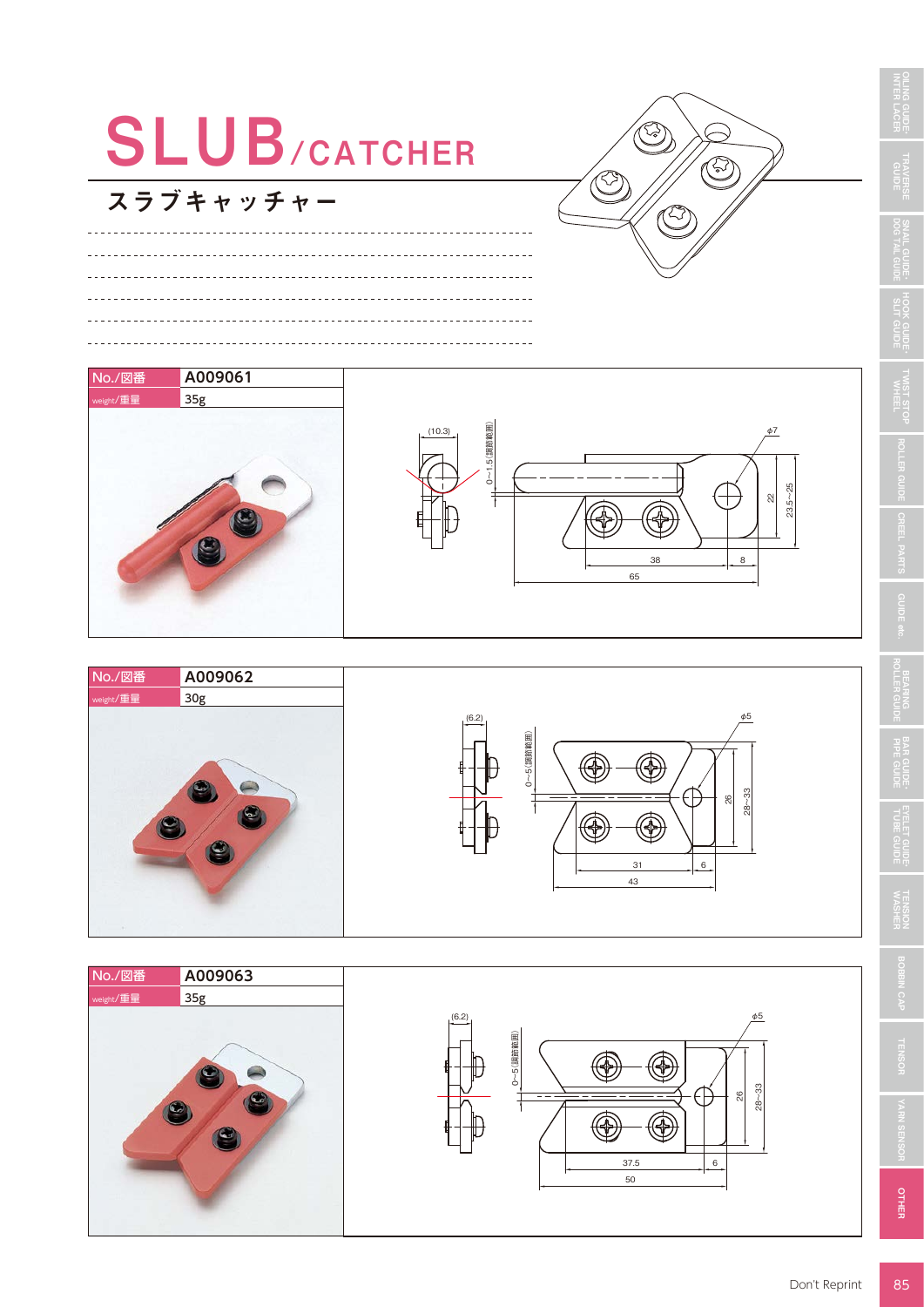# **MEASURING/WHEEL**

#### メジャーリングホイール









## DOUBLE TWISTER/FLYER

## ダブルツイスターフライヤー



으<br>규